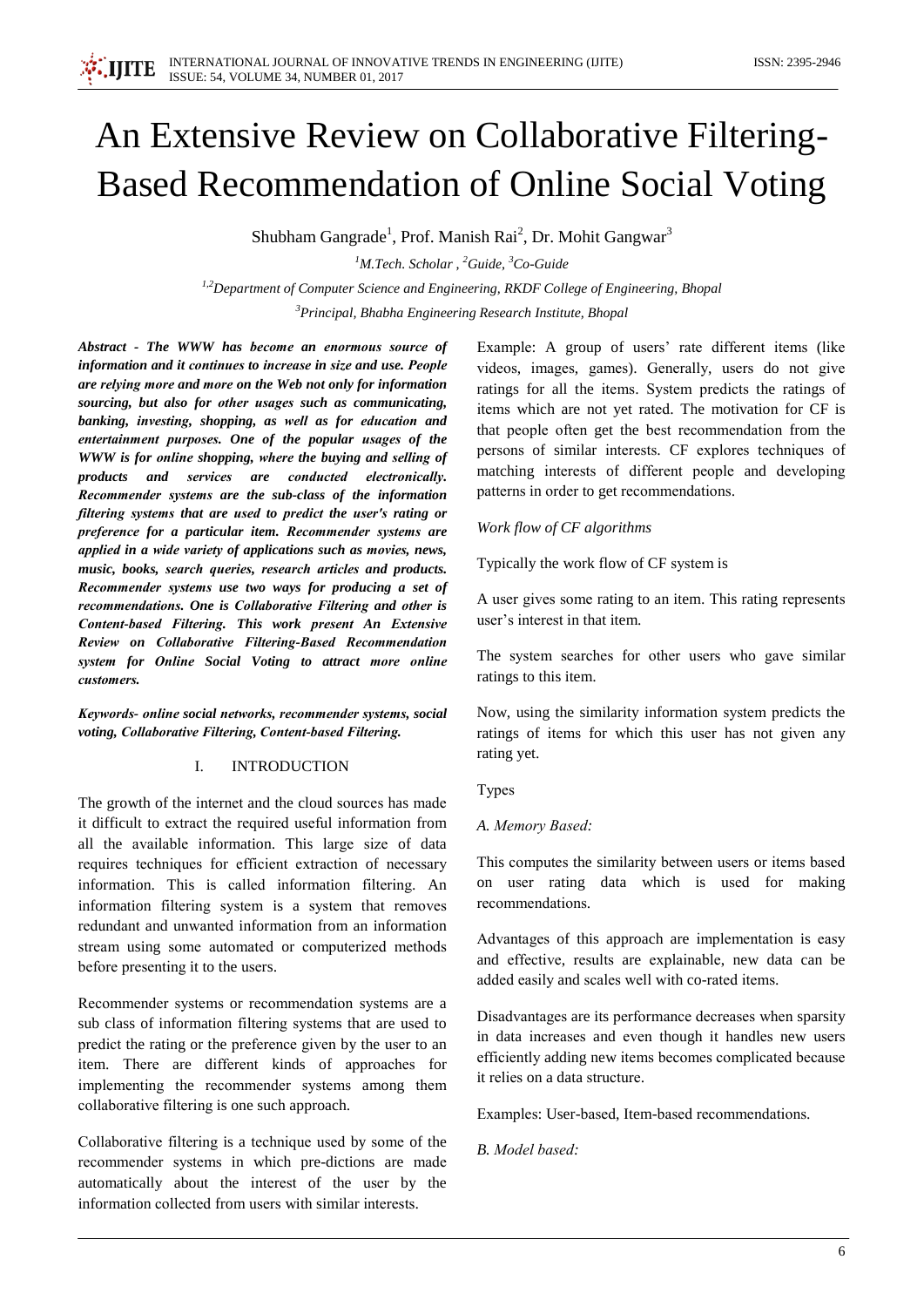In this approach several algorithms are used to find patterns based on training data to develop models which are used to make predictions of real-time data.

Advantages of this approach are it handles sparsity better than memory-based algorithms, improves prediction performance and also gives an intuitive rationale for the recommendations. There are some disadvantages with this approach which are expensive model building and loss of information

Examples: Singular value Decomposition and Probabilistic latent semantic analysis.

### C. Hybrid:

This approach is the combination of memory-based and model-based ones. Advantages with this approach are this overcomes the limitations of native CF approaches, problems such as sparsity and loss of information. Disadvantage with this approach is that it is highly complex and expensive to implement.

#### $\Pi$ . **RECOMMENDER SYSTEM**

Burke (2000) defined a Recommender System (RS) as a computer system that provides advice to users about items they might wish to purchase or examine. A recommender system provides individual personalization to each user by customizing its recommendations and presenting different items for each user according to her/his tastes. By selecting and providing a list of products that are likely to fit a user's needs from a large number of product choices offered by an e- commerce site, recommender systems help the user deal with information overload, reduce the user search time for interesting items, and enhance the effectiveness of the user decision making. Furthermore, recommender systems also benefit merchandisers as they can enhance sales on their e-commerce sites by converting browsers into buyers, increasing cross-selling and building consumer loyalty. Nowadays, recommendation techniques are widely used in practical applications by commercial ewebsites commerce such Amazon.com, **as** Moviefinder.com, and Reel.com, Levis.com and eBay for recommending various products such as books, CDs, movies, news, and articles to target users.



Figure 2.1 Knowledge Resources in Recommender System.

To provide a personalized set of recommendations, a recommender system incorporates a user's wishes into a user model and exploits suitable recommendation algorithms to map the user model into targeted product suggestions. There are three steps involved in a recommender system: acquiring preferences from a user's input data; computing the recommendation using proper techniques; and finally presenting the recommendation results to users. A recommender system suggests products by applying data analysis techniques to various pieces of knowledge gathered from different sources, that is, from the user, from peer users of the system, from data about the items being recommended, and also from the domain of recommendation itself, for example knowledge about what requirements recommended items satisfy. The items of knowledge can be acquired explicitly or implicitly from the sources. Examples of items of knowledge that can be acquired explicitly from the users are demographic data, ratings data, and product requirements as stated by the user in an online form. Knowledge about users' preferences can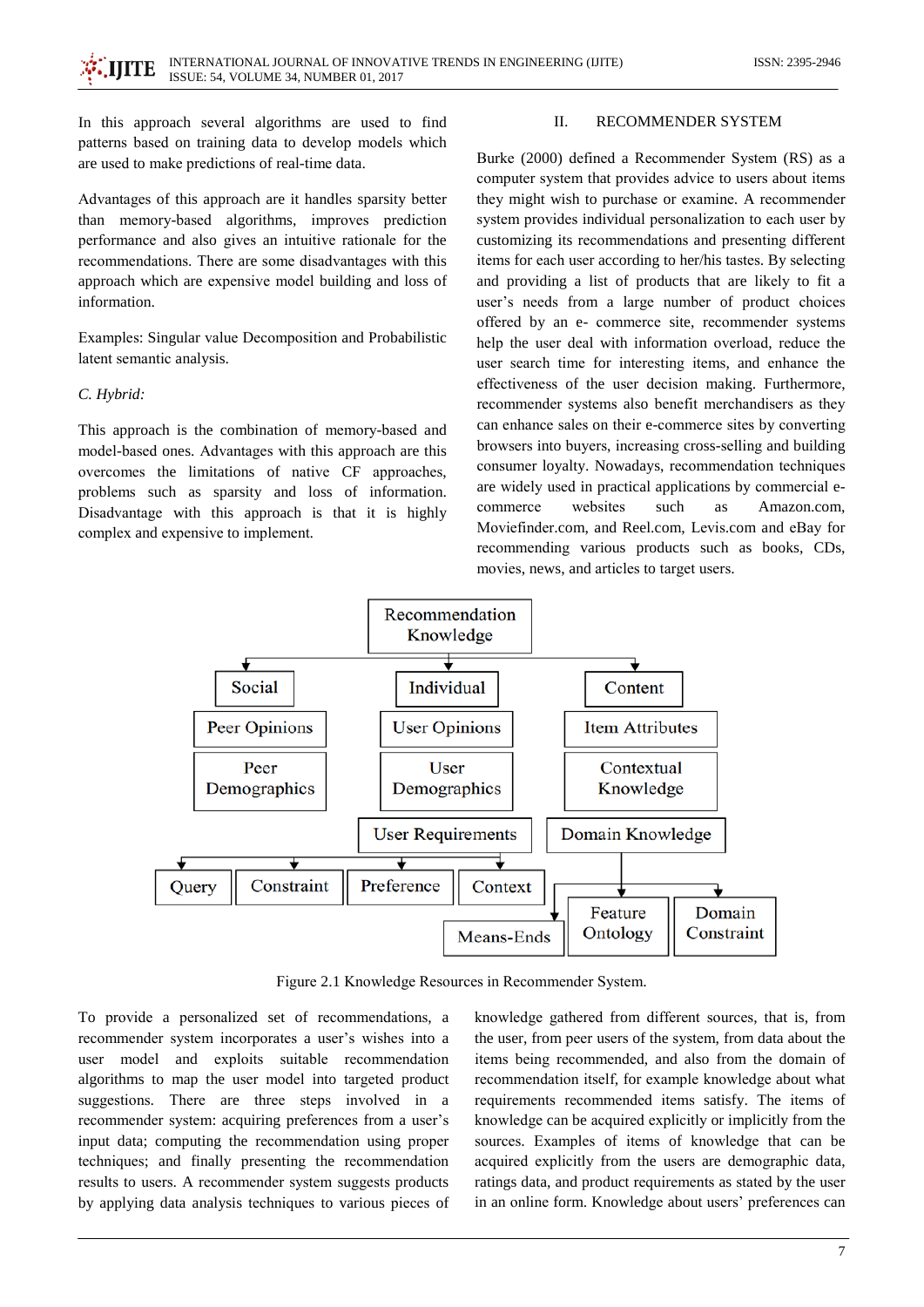also be acquired implicitly from the users' behaviour pattern data in the log data and also from transaction data in the database by using web mining and other web technologies. In addition, besides the knowledge generated by the user, knowledge can also be obtained from production data, for example, product attributes can be gathered from the product domain. Various knowledge sources used by recommender systems can be depicted in Figure 2.1.

#### **RELATED WORK**  $III$

| SR. NO.        | <b>TITLE</b>                                                                                                                                     | <b>AUTHOR</b>                                                              | <b>YEAR</b> | <b>METHODOLOGY</b>                                                                                                                        |
|----------------|--------------------------------------------------------------------------------------------------------------------------------------------------|----------------------------------------------------------------------------|-------------|-------------------------------------------------------------------------------------------------------------------------------------------|
| $\mathbf{1}$   | Collaborative Filtering-Based<br>Recommendation of Online<br>Social Voting,                                                                      | X. Yang et al.,                                                            | 2017        | Developed a set of matrix-<br>factorization (MF) and nearest-<br>neighbor (NN)-based recommender<br>systems (RSs)                         |
| $\overline{2}$ | Little Is Much: Bridging<br>Cross-Platform<br>Behaviors through<br>Overlapped Crowds                                                             | Meng Jiang, Peng<br>Cui, Nicholas Jing<br>Yuan, Xing Xie,<br>Shiqiang Yang | 2016        | A novel semi-supervised transfer<br>learning<br>method to address the problem of<br>cross-platform behavior<br>prediction, called XPTRANS |
| 3              | Personalized recommendation<br>of human resources based on<br>preferences and personality<br>types a collaborative filtering-<br>based approach, | H. Outman, A.<br>Souad and D. Ali,                                         | 2016        | A new collaborative approach for the<br>generic company's information system                                                              |
| 4              | Point-of-Interest<br>Recommendations via a<br>Supervised Random Walk<br>Algorithm                                                                | G. Xu, B. Fu and<br>Y. Gu,                                                 | 2016        | A new POI recommendation<br>framework by simultaneously<br>incorporating user check-ins and<br>reviews                                    |
| 5              | Cross-Domain<br>Recommendation via Tag<br>Matrix Transfer,                                                                                       | Z. Fang, S. Gao, B.<br>Li, J. Li and J.<br>Liao.                           | 2015        | A novel way to exploit the rating<br>patterns across multiple domains by<br>transferring the tag co-occurrence<br>matrix information      |
| 6              | A community driven social<br>recommendation system,                                                                                              | D. Lalwani, D. V.<br>L. N. Somayajulu<br>and P. R. Krishna,                | 2015        | Community detection algorithm, user-<br>item based collaborative filtering,<br>using map-reduce framework                                 |
| 7              | A neighbor selection method<br>based on network community<br>detection for collaborative<br>filtering,                                           | L. Guo and Q.<br>Peng,                                                     | 2014        | Propose a method that employs the<br>evolutionary algorithm to optimize<br>neighbors for all target users                                 |

X. Yang et al. [1] Social voting is an emerging new feature in online social networks. It poses unique challenges and opportunities for recommendation. In this work, develop a set of matrix-factorization (MF) and nearest-neighbor (NN)-based recommender systems (RSs) that explore user social network and group affiliation information for social voting recommendation. Through experiments with real social voting traces, demonstrate that social network and group affiliation information can significantly improve the accuracy of popularity-based voting recommendation, and social network information dominates group affiliation information in NN-based approaches. Also observe that social and group information is much more valuable to cold users than to heavy users. In our experiments, simple metapath-based NN models outperform computationintensive MF models in hot-voting recommendation, while

users' interests for nonhot votings can be better mined by MF models. Further propose a hybrid RS, bagging different single approaches to achieve the best top-k hit rate.

Meng Jiang, Peng Cui et.al .[2] People often use multiple platforms to fulfill their different information needs. With the ultimate goal of serving people intelligently, a fundamental way is to get comprehensive understanding about user needs. How to organically integrate and bridge cross-platform information in a human-centric way is important. Existing transfer learning assumes either fullyoverlapped or non-overlapped among the users. However, the real case is the users of different platforms are partially overlapped. The number of overlapped users is often small and the explicitly known overlapped users is even less due to the lacking of unified ID for a user across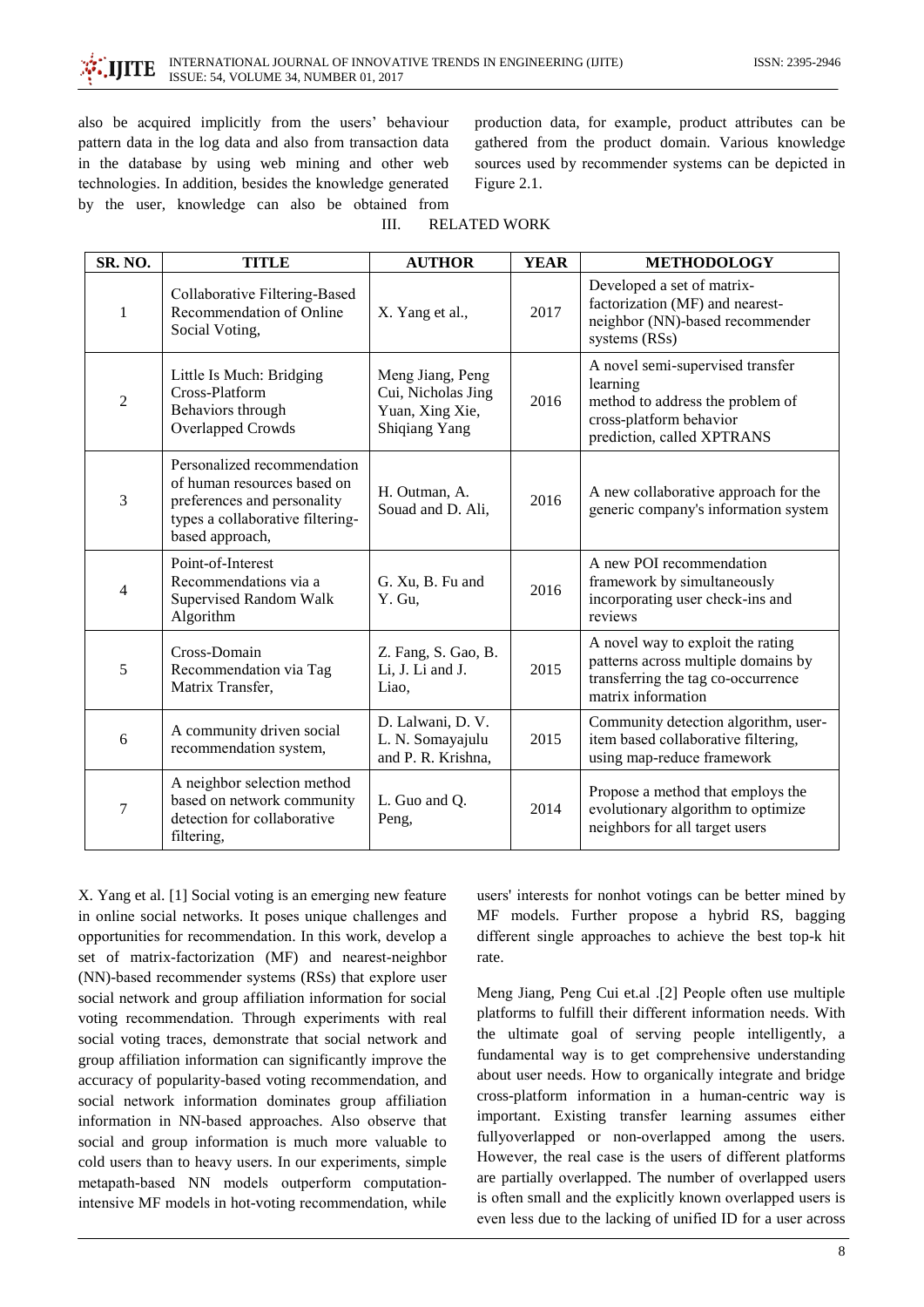different platforms. In this work, Propose a novel semisupervised transfer learning method to address the problem of cross-platform behavior prediction, called XPTRANS. To alleviate the sparsity issue, it fully exploits the small number of overlapped crowds to optimally bridge a user's behaviors in different platforms. Extensive experiments across two real social networks show that XPTRANS significantly outperforms the state-of-the-art. Demonstrate that by fully exploiting 26% overlapped users, XPTRANS can predict the behaviors of non-overlapped users with the same accuracy as overlapped users, which means the small overlapped crowds can successfully bridge the information across different platforms.

H. Outman, A. Souad and D. Ali, [3] In an open and competitive world, companies must be organized internally to gain external challenge. Several companies and organizations suffer from problems related to the management of knowledge and knowledge capitalization. Knowledge management has become essential to competitiveness and development for each organization, which explains the large number of research and studies conducted in the field, thus good development of knowledge management requires a good mastery of information process (Acquire, represent, manage and capitalize). Among the threats that affect the development and success of this debate in most cases: the marginalized role of each individual, the lack of appropriate and technological solutions to promote the contribution of each to the common capital information and Finally, the overload of information given to them. In this work, after the analysis of several studies in the fields of knowledge management and social sciences, propose a new collaborative approach for the generic company's information system which is able to develop the mind of collective participation in knowledge capital management.

G. Xu, B. Fu and Y. Gu, [4] Recently, location-based social networks (LBSNs) such as Foursquare and Whrrl have emerged as a new application for users to establish personal social networks and review various points of interest (POIs), triggering a new recommendation service aimed at helping users locate more preferred POIs. Although users' check-in activities could be explicitly considered as user ratings, in turn being utilized directly for collaborative filtering-based recommendations, such solutions don't differentiate the sentiment of reviews accompanying check-ins, resulting in unsatisfactory recommendations. This article proposes a new POI recommendation framework by simultaneously incorporating user check-ins and reviews along with side information into a tripartite graph and predicting personalized POI recommendations via a sentimentsupervised random walk algorithm. The experiments

conducted on real data demonstrate the superiority of this approach in comparison with state-of-the-art techniques.

Z. Fang, S. Gao, B. Li, J. Li and J. Liao,[5] Data sparseness is one of the most challenging problems in collaborative filtering(CF) based recommendation systems. Exploiting social tag information is becoming a popular way to alleviate the problem and improve the performance. To this end, in recent recommendation methods the relationships between users/items and tags are often taken into consideration, however, the correlations among tags from different item domains are always ignored. For that, in this work Propose a novel way to exploit the rating patterns across multiple domains by transferring the tag co-occurrence matrix information, which could be used for revealing common user pattern. With extensive experiments Demonstrate the effectiveness of our approach for cross-domain information the recommendation.

D. Lalwani, D. V. L. N. Somayajulu and P. R. Krishna, [6] Recommendation systems play an important role in suggesting relevant information to users. In this work, Introduce community-wise social interactions as a new dimension for recommendations and present a social recommendation system using collaborative filtering and community detection approaches. Use (i) community detection algorithm to extract friendship relations among users by analyzing user-user social graph and (ii) user-item based collaborative filtering for rating prediction. Developed our approach using map-reduce framework. Our approach improves scalability, coverage and cold start issue of collaborative filtering based recommendation system. Carried out experiments on MovieLens and Facebook datasets, to predict the rating of the movie and produce top-k recommendations for new (cold start) user. The results are compared with traditional collaborative filtering based recommendation system.

L. Guo and Q. Peng,[7] The neighbor selection that determines which users are exploited to estimate a target user's ratings has an important influence on the accuracy of recommendations of collaborative filtering based recommender system. Two kinds of ways for neighbor selection: KNN and cluster-based, are lack of specificity which refers to selecting different appropriate neighbors for different given target users, and thus limit the accuracy of recommendation. Therefore, in this work, firstly, propose a method that employs the evolutionary algorithm to optimize neighbors for all target users. Secondly, overcoming the high time complexity of the first one, present another approach in which community detection algorithm is utilized as a preprocessing, and then the evolution algorithm is employed to optimize the neighborhood size for every community, present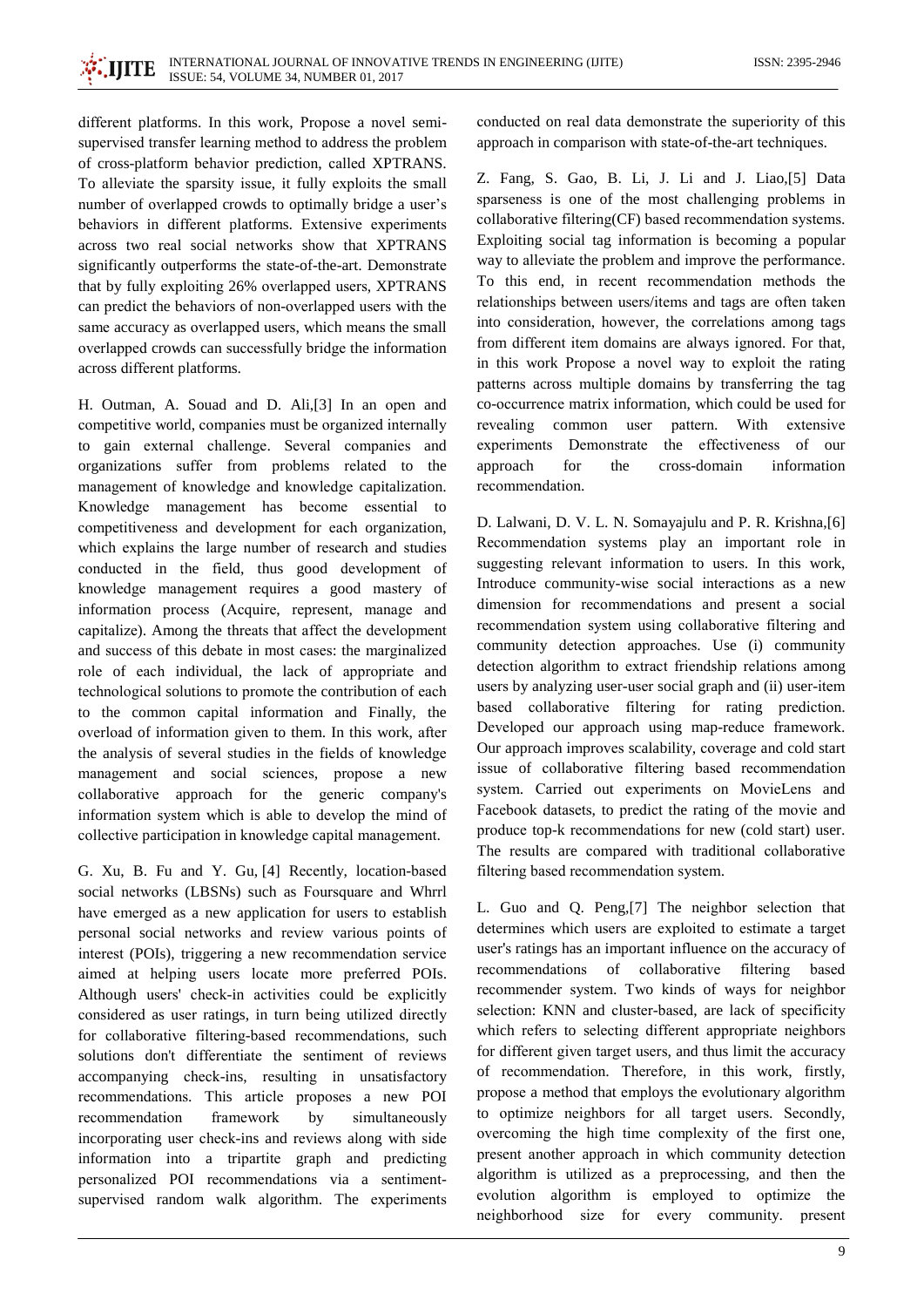experiments on a standard benchmark data-set, and the results show that the two methods both realize the specificity in neighbor selection, and accordingly lead to a higher accuracy of recommendations. Besides, the second one makes a good compromise between the specificity and time complexity.

#### IV. PROBLEM STATEMENT

During the early years of the internet, while shopping was moving online at a slow pace, the old paradigm of "selection by inspection" seemed to work at first. The physical browsing and window shopping was literally translated into jumping from a rudimentary online shop to another. Still, arguably, a manageable task. There were few products online to choose from, and yet fewer websites with online shops set up. Things changed significantly with the inception of the Web 2.0 around the year 2004. Everything and everybody moved to the internet, shops and shoppers alike, and radical changes to the GUI of web pages, particularly those enabled by the AJAX responsive technology, permitted a much richer and immersive experience of browsing.

Luckily, online shops faced the question of targeted recommendation rather early, perhaps realizing that information would only scale with time, and that people would need help to find the items they want. Their quest took them to devise algorithms that could either learn one's taste, or measure the "similarity" between our taste and that of others, and present us with an educated recommendation as to what might like to browse next. Social and group information is much more valuable to improve recommendation accuracy for cold users than for heavy users. This is due to the fact that cold users tend to participate in popular votings. Voting content information can be mined for recommendation, especially for cold votings. Developing voting RSs customized for individual users, given the availability of multichannel information about their social neighborhoods and activities is the need of modern online social networking experience.

#### $\mathbf{V}$ **CONCLUSION**

In this work study of various on Collaborative Filtering-**Based** Recommendation methods  $for$ online recommendation and voting. There drawbacks has been studied, and scope for development has been discussed. The quality of the results offered by a RS greatly depends on the quality of the results provided by its CF phase; i.e. it is essential to be capable of adequately selecting the group of users most similar to a given individual. In Collaborative filtering recommendations for each user (active user) are obtained in line with the preference of other users who have rated the products (items) in a similar

way to the active user. Traditional CF research approaches are based on directly improving CF metrics and similarity measures. Traditional metrics display a marked tendency to show high similarity between users based on the similarity of their votes on a very small set of items. The collaborative popularly used filtering  $(CF)$ recommendation approach requires a large amount of explicit ratings data for making meaningful recommendations. However, this data is not always available as it requires high involvement from the users to provide explicit ratings of the products they already know.

## **REFERENCES**

- $[1]$  X. "Collaborative Filtering-Based Yang  ${\it et}$ al., Recommendation of Online Social Voting," in IEEE Transactions on Computational Social Systems, vol. 4, no. 1, pp. 1-13, March 2017.
- [2] Meng Jiang, Peng Cui, Nicholas Jing Yuan, Xing Xie, Shiqiang Yang, "Little Is Much: Bridging Cross-Platform Behaviors through Overlapped Crowds" Proceedings of the Thirtieth AAAI Conference on Artificial Intelligence  $(AAAI-16)$ .
- [3] H. Outman, A. Souad and D. Ali, "Personalized recommendation of human resources based on preferences and personality types a collaborative filtering-based approach," 2016 Third International Conference on Systems of Collaboration (SysCo), Casablanca, 2016, pp. 1-6.
- Xu, B. Fu and Y. Gu,  $[4]$  G. "Point-of-Interest Recommendations via a Supervised Random Walk Algorithm," in IEEE Intelligent Systems, vol. 31, no. 1, pp. 15-23, Jan.-Feb. 2016.
- [5] Z. Fang, S. Gao, B. Li, J. Li and J. Liao, "Cross-Domain Recommendation via Tag Matrix Transfer," 2015 IEEE International Conference on Data Mining Workshop (ICDMW), Atlantic City, NJ, 2015, pp. 1235-1240.
- [6] D. Lalwani, D. V. L. N. Somayajulu and P. R. Krishna, "A community driven social recommendation system," 2015 IEEE International Conference on Big Data (Big Data), Santa Clara, CA, 2015, pp. 821-826.
- [7] L. Guo and Q. Peng, "A neighbor selection method based on network community detection for collaborative filtering," 2014 IEEE/ACIS 13th International Conference on Computer and Information Science (ICIS), Taiyuan, 2014, pp. 143-148.
- [8] H. Steck, "Training and testing of recommender systems on data missing not at random," in Proc. ACM KDD, 2010, pp. 713-722.
- [9] B. Marlin and R. Zemel, "Collaborative prediction and ranking with non-random missing data," in Proc. ACM RecSys, 2009, pp. 5-12.
- [10] X. Yang, H. Steck, Y. Guo, and Y. Liu, "On top-k recommendation using social networks," in Proc. ACM RecSys, 2012, pp. 67-74.
- [11] Y. Sun, J. Han, X. Yan, P. S. Yu, and T. Wu, "PathSim: Meta path- based top-k similarity search in heterogeneous information networks," Proc. VLDB Endowment, vol. 4, no. 11, pp. 992-1003, 2011.